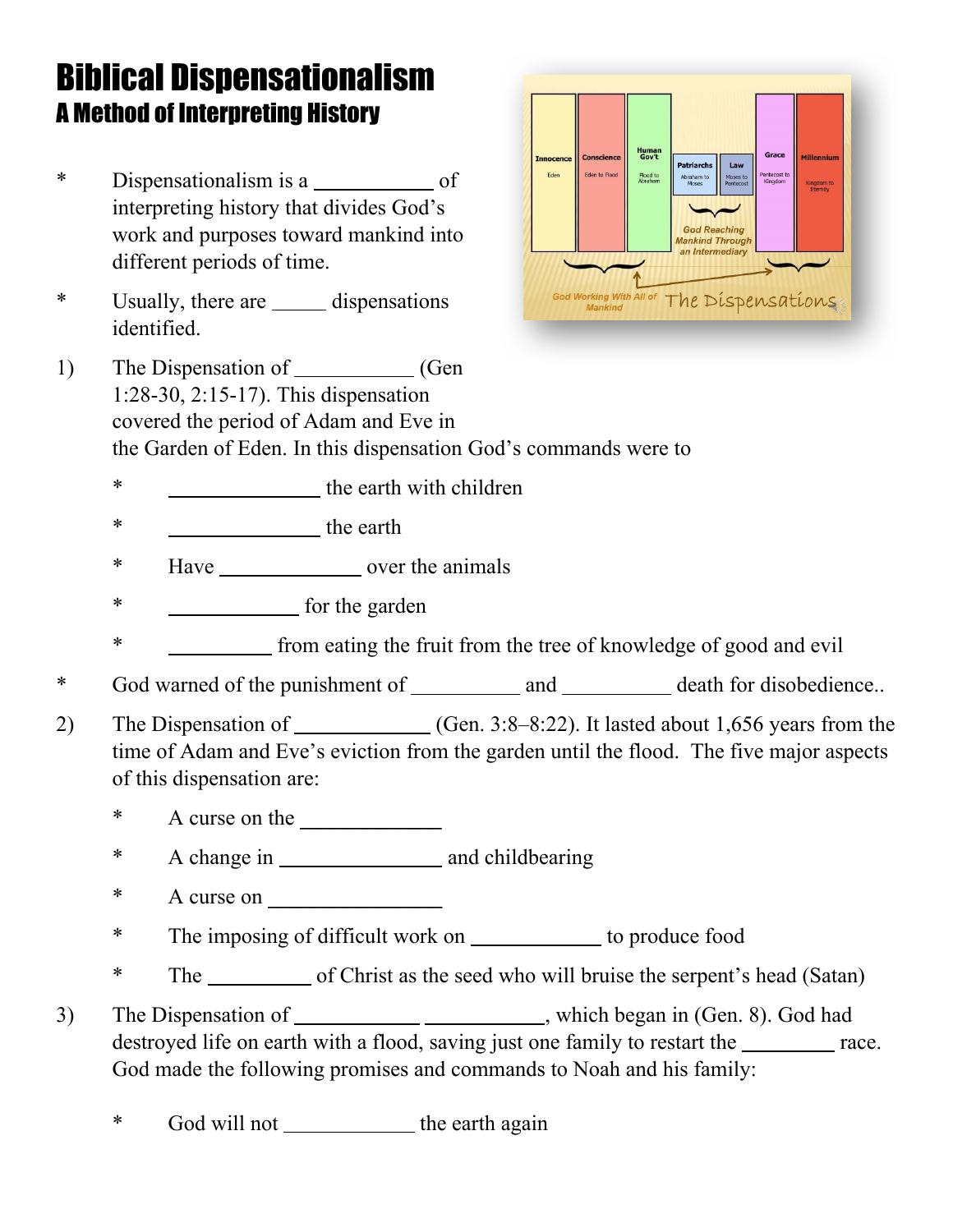- \* Noah and family are to the earth with people
- \* They shall have \_\_\_\_\_\_\_\_\_\_\_\_\_\_\_\_ over the animal creation
- \* They are allowed to eat **\_\_\_\_\_\_\_\_\_\_\_**
- \* The law of <u>containing the punishment is established</u>
- \* There never will be another worldwide
- \* The sign of God'swill be the rainbow
- \* Noah's descendants did not scatter and fill the earth as God had \_\_\_\_\_\_\_\_\_\_\_\_, thus failing in their responsibility in this dispensation (Gen. 11:7-9).
- 4) The Dispensation of \_\_\_\_\_\_\_\_\_\_\_\_\_\_\_\_\_\_\_\_(Gen. 12:1–Ex. 19:25). It started with the call of *call of , continued through the lives of the patriarchs, and ended with* the of the Jewish people from Egypt, a period of about 430 years.
- \* The basic promise during the Dispensation of Promise was the Abrahamic. Here are some of the key points of that unconditional covenant:
	- \* From Abraham would come a great \_\_\_\_\_\_\_\_\_\_\_ that God would bless with natural and spiritual prosperity
	- \* God would make Abraham'sgreat
	- \* God would those that blessed Abraham's descendants and those that cursed them
	- \* In Abraham all the original the sarth will be blessed. This is fulfilled in Jesus Christ and His work of salvation
	- \* The sign of the covenant is
	- \* This covenant, which was repeated to Isaac and Jacob, is confined to the

**12** people and the 12 tribes of Israel

5) The Dispensation of(Ex. 19-23). It lasted almost 1,500 years, from the

**2008 2018 2018 2018 2018 2018 2018 2018 2018 2018 2018 2018 2018 2018 2018 2018 2018 2018 2018 2018 2018 2018 2018 2018 2018 2019 2018 2019** will continue during the \_\_\_\_\_\_\_\_\_\_\_\_, with some modifications. During the Dispensation of Law, God:

- \* Dealt specifically with the Jewish nation through the <u>call Covenant</u>, or the Law
- \* It involvedworship directed by priests, with further direction spoken through God's mouthpieces, the prophets
- \* Eventually, due to the people'sto the covenant, the tribes of Israel lost the Promised Land and were subjected to